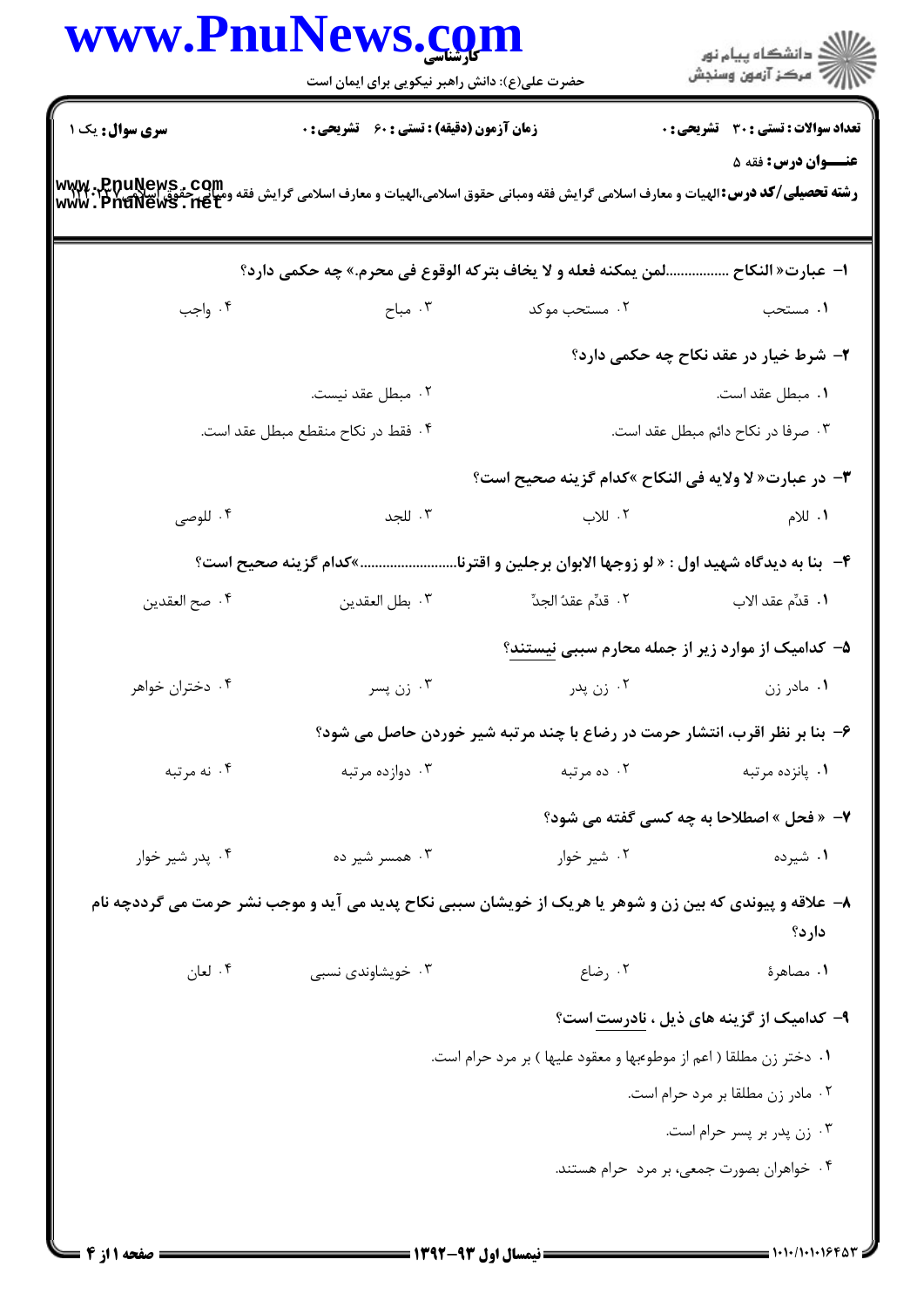|                        | www.PnuNews.com                               |                                                              |                                                                                                                                                                               |
|------------------------|-----------------------------------------------|--------------------------------------------------------------|-------------------------------------------------------------------------------------------------------------------------------------------------------------------------------|
|                        | حضرت علی(ع): دانش راهبر نیکویی برای ایمان است |                                                              | الان دانشگاه پيام نور<br>    > مرکز آزمون وسنڊش                                                                                                                               |
| <b>سری سوال : ۱ یک</b> | زمان آزمون (دقیقه) : تستی : 60 ٪ تشریحی : 0   |                                                              | <b>تعداد سوالات : تستی : 30 ٪ تشریحی : 0</b>                                                                                                                                  |
|                        |                                               |                                                              | <b>عنــوان درس: فقه 5</b><br><b>رشته تحصیلی/کد درس:</b> الهیات و معارف اسلامی گرایش فقه ومبانی حقوق اسلامی،الهیات و معارف اسلامی گرایش فقه ومیانی حقوق<br>WWW . PnuNews . net |
|                        |                                               |                                                              | ∙ا− کدامیک از گزینه های ذیل در خصوص حد نصاب ازدواج مرد بطریق متعه، صحیح است؟                                                                                                  |
| ۰۴ حصرو حدی ندارد.     |                                               | ۰۲ چهار بار مسلمان دو بار <b>۴</b>                           | ۰۱ يکبا <sub>ر</sub>                                                                                                                                                          |
|                        |                                               |                                                              | 11– از دیدگاه شهید اول کفو بودن در ازدواج ، همتایی زوجین در کدام مورد می باشد؟                                                                                                |
| ۰۴ شرایط فرهنگی        | ۰۳ اسلام و ايمان                              | ۰۲ شرایط اقتصادی                                             | ۰۱ تحصیلات                                                                                                                                                                    |
|                        |                                               |                                                              | 1٢- عبارت « التعريض للمطلقه تسعا للعده من الزوج»چه حكمي دارد؟                                                                                                                 |
| ۰۴ يستحب               | ا يباح $\mathfrak{r}$ . $\mathfrak{r}$        | ۲. يجب                                                       | ۰۱ يحرم                                                                                                                                                                       |
|                        |                                               |                                                              | ۱۳- کدامیک از موارد ذیل ممکن است محرمیتی نسبت به مرد <u>نداشته</u> باشند؟                                                                                                     |
| ۰۴ عمه عمه و خاله خاله | ۰۳ دختر برادر و فرزند او                      | ۰۲ مادر پدر بزرگ                                             | ۰۱ دختر خواهر و فرزند او                                                                                                                                                      |
|                        |                                               |                                                              | ۱۴- کدامیک از موارد ذیل ، از ویژگیهای نکاح موقت است؟                                                                                                                          |
| ۰۴ بذل مدت             | ۰۳ مبارات                                     |                                                              | <b>۱.</b> طلاق مستخلع استخلی است.                                                                                                                                             |
|                        |                                               |                                                              | ۱۵– عده در نکاح موقت ، از دیدگاه شیعه چه مدت ًمی باشد؟                                                                                                                        |
| ۰۴ چهار ماه و ده روز   | ۰۳ سه ماه                                     | ۰۲ چهل و پنج روز                                             | ۰۱ دو ماه                                                                                                                                                                     |
|                        |                                               |                                                              | 16- اصطلاح «تفويض بضع» به چه معناست؟                                                                                                                                          |
|                        | ۰۲ واگذاری تعیین مهر به ثالث                  |                                                              | ۰۱ عقد دائم بدون ذکر مهر                                                                                                                                                      |
|                        | ۰۴ واگذاری تعیین مهر به زوجه                  |                                                              | ۰۳ واگذاري تعيين مهر به زوج                                                                                                                                                   |
|                        |                                               |                                                              | 17- «مهرالمتعه» به چه مهریه ای گفته می شود؟                                                                                                                                   |
|                        |                                               |                                                              | ۰۱ مهریه مندرج در نکاح منقطع                                                                                                                                                  |
|                        |                                               |                                                              | ۰۲ مهریه حضرت زهرا(س)                                                                                                                                                         |
|                        |                                               |                                                              | ۰۳ مهریه مندرج در نکاح دائم                                                                                                                                                   |
|                        |                                               | ۰۴ مهریه ای که با وقوع طلاق قبل از تعیین مهر ، معین می گردد. |                                                                                                                                                                               |
|                        |                                               |                                                              | ۱۸– کدامیک از عیوب ذیل، مشترک بین زن و مرد است؟                                                                                                                               |
| ۰۴ الافضاء             | ۰۳ برص                                        | ۰۲ عنن                                                       | ۰۱ جنون                                                                                                                                                                       |
|                        |                                               |                                                              |                                                                                                                                                                               |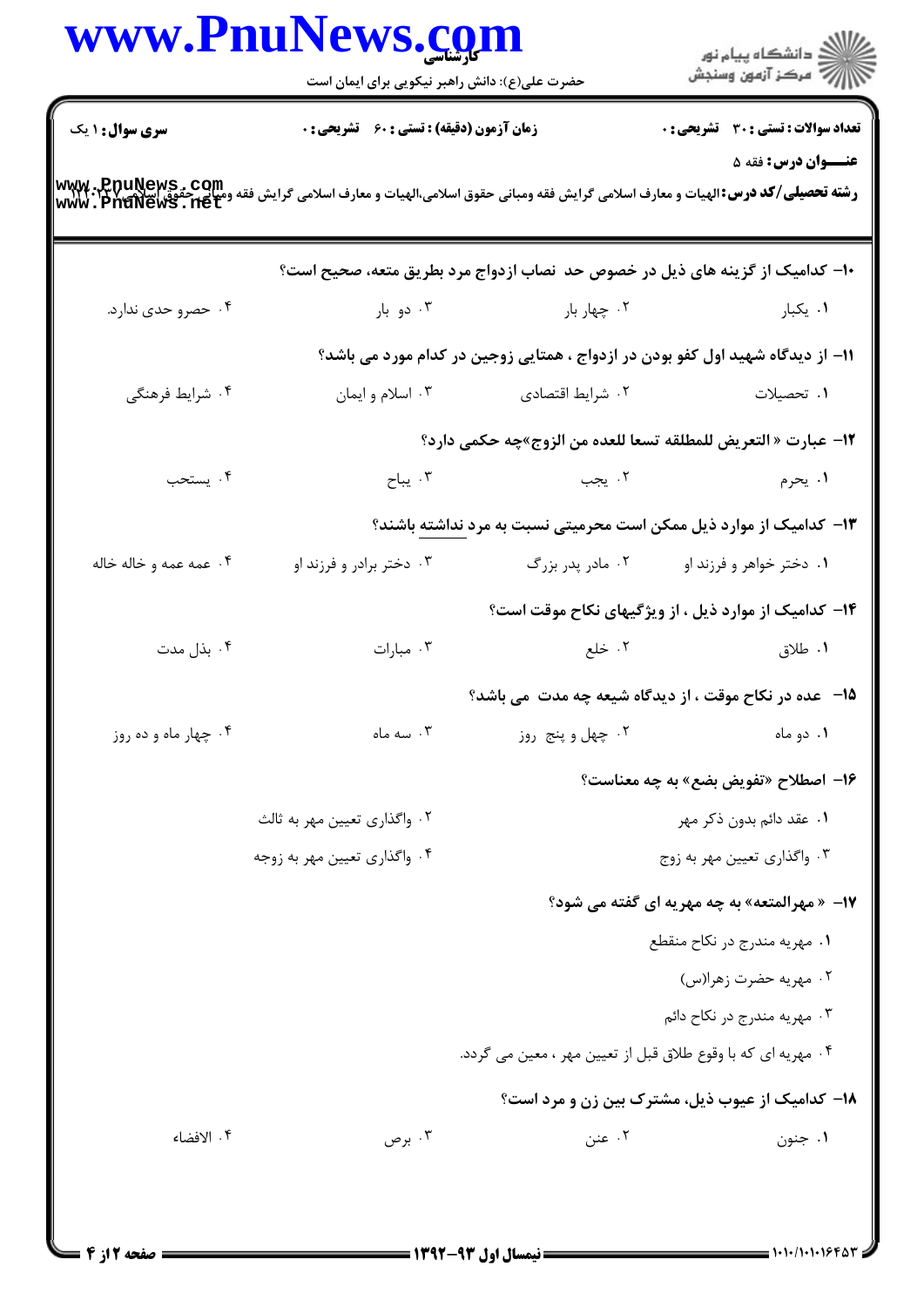|                                                | www.PnuNews.com<br>حضرت علی(ع): دانش راهبر نیکویی برای ایمان است                                                                                                    |                                                                                 | ڪ دانشڪاه پيا <sub>م</sub> نور<br>∕7 مرڪز آزمون وسنڊش |
|------------------------------------------------|---------------------------------------------------------------------------------------------------------------------------------------------------------------------|---------------------------------------------------------------------------------|-------------------------------------------------------|
| <b>سری سوال : ۱ یک</b>                         | <b>زمان آزمون (دقیقه) : تستی : 60 ٪ تشریحی : 0</b>                                                                                                                  |                                                                                 | <b>تعداد سوالات : تستی : 30 ٪ تشریحی : 0</b>          |
|                                                | <b>رشته تحصیلی/کد درس:</b> الهیات و معارف اسلامی گرایش فقه ومبانی حقوق اسلامی،الهیات و معارف اسلامی گرایش فقه وعقو هیچی<br>WWW. PnuNews . net<br>WWW. PnuNews . net |                                                                                 | عنــوان درس: فقه ۵                                    |
|                                                |                                                                                                                                                                     | <b>۱۹- حضور دو شاهد، از ارکان کدام مورد می باشد</b> ؟                           |                                                       |
| ۰۴ ایلاء                                       | ۰۳ لعان                                                                                                                                                             | ۰۲ طلاق                                                                         | ۰۱ نکاح                                               |
|                                                |                                                                                                                                                                     | <b>۰۲</b> - ناسازگاری طرفینی بین زوجین ، اصطلاحا چه نامیده می شود؟              |                                                       |
| ۰۴ لعان                                        | شقاق $\cdot$ ۳                                                                                                                                                      | ۰۲ قسم                                                                          | ۰۱ نشوز                                               |
|                                                |                                                                                                                                                                     | <b>۲۱</b> - حد اکثر مدت حمل از دیدگاه امامیه ، چه مدتی است؟                     |                                                       |
| ۰۴ ده ماه                                      | ۰۳ نه ماه                                                                                                                                                           | ۰۲ شش ماه                                                                       | ٠١. يكسال                                             |
|                                                |                                                                                                                                                                     | ٢٢−  با توجه به مبحث نكاح كدام گزينه صحيح است؟                                  |                                                       |
|                                                | ۰۲ اشتراط خیاردر صداق صحیح نیست                                                                                                                                     |                                                                                 | ۰۱ اشتراط خیار در عقد جایز است                        |
| ۰۴ اشتراط خیار در عقد جایز نیست                |                                                                                                                                                                     |                                                                                 | ۰۳ اشتراط خیاردر عقد و صداق پسندیده است               |
|                                                |                                                                                                                                                                     | و اذا اكملت الشرائط صارت اما والفحل                                             | ۲۳- در جای خالی عبارت مناسب کدام است؟                 |
| ۰۴ رضاع                                        | ۰۳ مرضعهٔ                                                                                                                                                           |                                                                                 | ١. مرتضع مسلم المعه المعدي المعدي                     |
|                                                |                                                                                                                                                                     | 34- با توجه به عبارت (ولو عضلها الولى فلا بحث في سقوط ولايته )مراد از عضل چيست؟ |                                                       |
|                                                | ۰۲ رغبت دختر به ازدواج با هم کفوش                                                                                                                                   | ٠١. ممانعت ولي از ازدواج دختر با هم كفوش                                        |                                                       |
| ۰۴ ممانعت دختر از ازدواج                       |                                                                                                                                                                     |                                                                                 | ۰۳ ممانعت ولی از ازدواج دخترش                         |
|                                                |                                                                                                                                                                     | ۲۵- طلاقی که از دیدگاه اسلام نامشروع است چه نامیده میشود؟                       |                                                       |
| ۰۴ عدی                                         | ۰۳ رجعی                                                                                                                                                             | ۰۲ سنت                                                                          | ۰۱ بدعی                                               |
|                                                |                                                                                                                                                                     |                                                                                 | ۲۶- عده وفات زن حامل، چند روز است؟                    |
| ۰۲ ابعد الاجلین از چهار ماه و ده روز و وضع حمل |                                                                                                                                                                     |                                                                                 | ۰۱ چهار ماه و ده روز                                  |
|                                                | ۰۴ ده ماه                                                                                                                                                           |                                                                                 | ۰۳ سه ماه و ده روز                                    |
|                                                |                                                                                                                                                                     |                                                                                 | 77- « لا نفقه للبائن الا ان تكون »                    |
| ۰۴ مريضا                                       | ۰۳ يائسه                                                                                                                                                            | ۰۲ صغیرا                                                                        | ۰۱ حاملا                                              |
|                                                |                                                                                                                                                                     | 48- « تترتب على كراهيه كل من الزوجين » از جمله شرايط كدام مبحث  است؟            |                                                       |
| ۰۴ طلاق                                        | ۰۳ ایلاء                                                                                                                                                            | ۰۲ مبارات                                                                       | ۰۱ خلع                                                |